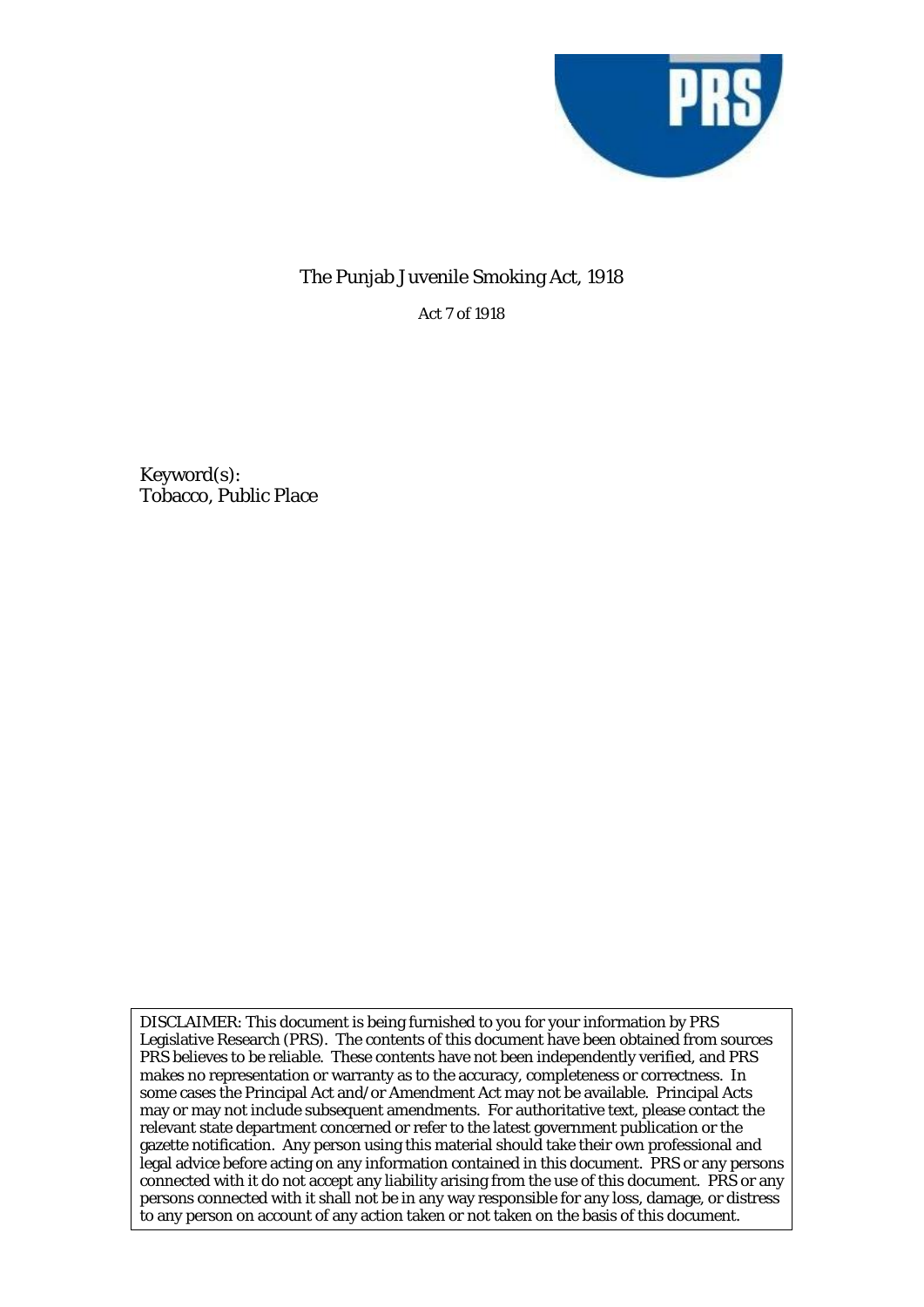## THE PUNJAB JUVENILE SMOKING ACT, 1918

Punjab Act 7 of 1918

[Received the assent of the Lieutenant-Governor of the Puniab on the 6th June, 1918 and that of the Governor-General on the 25th June, 1918 and was first published<sup>2</sup> in the Punjab Gazette of the 12th July, 1918.1

|       | 2    | 3                                        |                                                                                                                                                                                           |
|-------|------|------------------------------------------|-------------------------------------------------------------------------------------------------------------------------------------------------------------------------------------------|
| Year  | No.  | Sbort title                              | Whether repealed or otherwise<br>affected by legislation                                                                                                                                  |
| 1918. | VII. | The Panjab Juvenile<br>Smoking Act, 1918 | Amended by the Indian Independance<br>(Adaptation of Bengal and Punjab Acts)<br>Order, 1948 (GGO, 40).                                                                                    |
|       |      |                                          | Amended by the Adaptation of Laws Order.<br>1950.                                                                                                                                         |
|       |      |                                          | Extended to the territories which immediately<br>before the 1st November, 1956, were<br>comprised in the State of Patiala and East<br>Pumab States, of Union by Punjab Act 18 of<br>1958. |
|       |      |                                          | Amended by Punjab Act 25 of 1964 <sup>1</sup>                                                                                                                                             |
|       |      |                                          | Amended by Haryana Adaptation of Laws                                                                                                                                                     |
|       |      |                                          | (State end Concurrent Subjects Order, 1968 <sup>4</sup> .                                                                                                                                 |

## An Act to prevent juveniles from smoking tobacco

Whereas it is expedient to prevent juveniles from smoking tobacco, and whereas the previous sanction of the Governor-General under section 79(2) of the Government of India, Act, 1915, has been obtained to the alteration of the law effected by section 5 of this Act; It is hereby enacted as follows  $:$  —

1. (1) This Act may be called the Punjab Juvenile Smoking Act, 1918.

Short title and extent.

- 1. For Statement of Objects and Reasons, see Punjab Gazette, 1916, Part V, pages 22-23 and 178; for Select Committee's report, see ibid, Part V, 1918, pages 334-35, for debates in Council, see ibid, 1916, Part V, pages 205—10, ibid, 1918, Part V, pages 385-97.
- 2 Sec Punjab Gazette, 1918, Part V, page 503.

4. For Statement of Objects and Reasons, see Haryana Gazette dated the 29th October, 1968.

<sup>3.</sup> For Statement of Objects and Reasons, see Punjab Government Gazette (Extraordinary), 1964, pages 935-937.